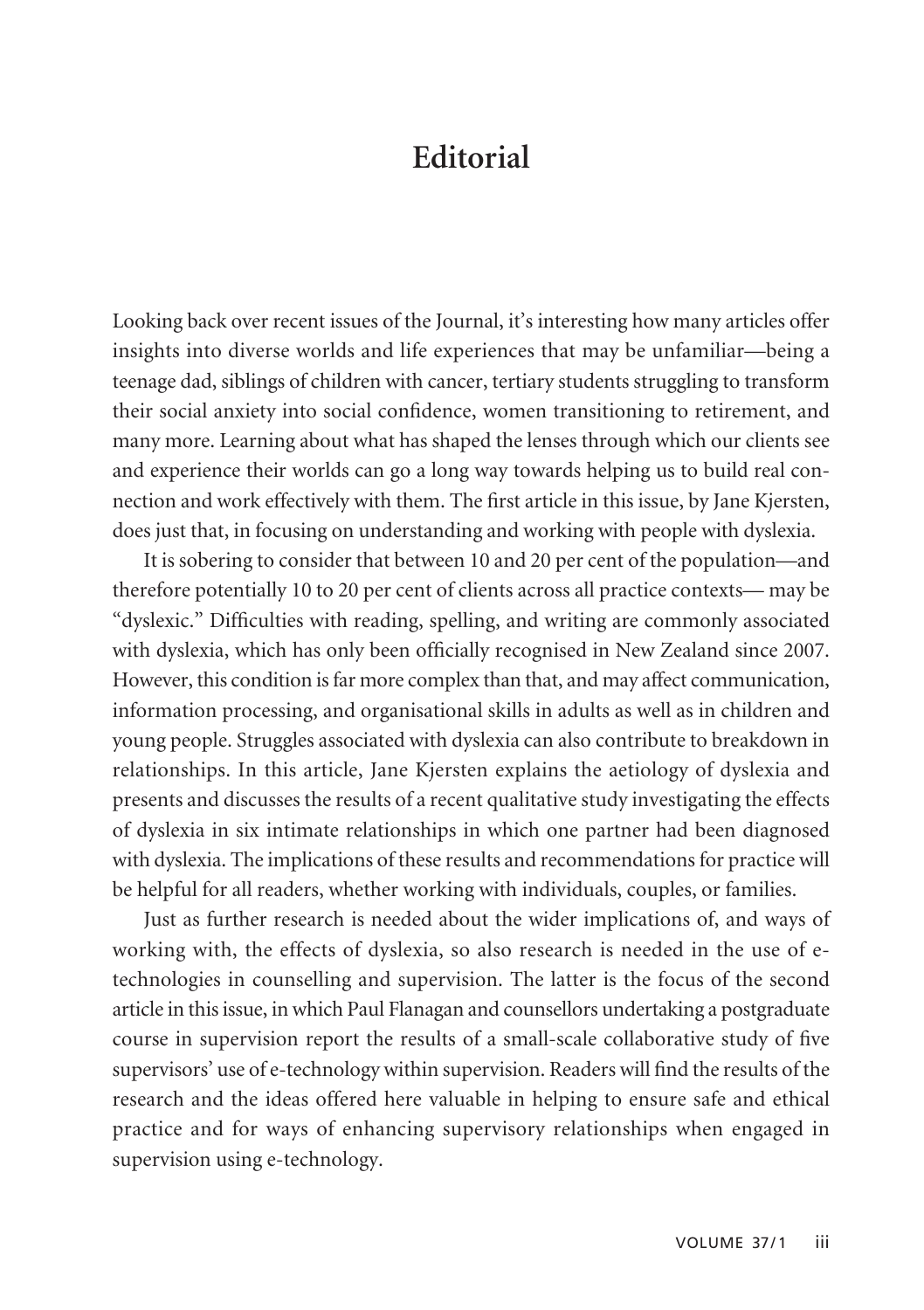In the third article, Nick Drury offers a critical review of the dominant "competency mechanisms" recommended by the therapeutic professions for professional develop ment and public assurance. He argues that despite voting against registration under the Health Practitioners Competence Assurance Act (2003), NZAC has advanced "competency mechanisms" similar to those developed by some of the registered professions. These can be seen as a form of "panopticism," which was severely critiqued by Foucault and other scholars. Because a review of the evidence shows that neither licensing nor panopticonian self-examination truly protects the public, the author advocates for an alternative—routine outcome monitoring—that makes practitioners more directly accountable to their clients, rather than to a third party.

The next article, by Craig Whisker, contributes to the body of information available about the history of counselling and therapeutic work in Aotearoa New Zealand. This was originally given as an address at Ashburn Clinic, Dunedin in early 2016, based on an earlier version presented at the Family & Systemic Therapy Association of Aotearoa New Zealand's AGM and Training Day in Wellington on 16 November 2015. The description of the development of family therapy in this country from the 1950s to 1995 presented here is based on published literature in the field. It provides an account that spans the early influence of psychological medicine, social workers and overseas experts, to the spread of regional interest groups and national conferences, amid the growth and influence of feminism, social justice and antipoverty movements. We republish the article here to make this information available to NZAC members and our wider readership. In his doctoral research, the author proposes to explore what lessons the past may hold for the future development of family therapy in New Zealand.

We conclude this issue with a brief, practice-based article by Donald McMenamin which takes the form of a case study that vividly illustrates creative ways in which a nine-year-old primary school child was helped to change his behaviour and develop a new reputation with his teachers and classmates. Drawing on ideas from narrative therapy, behavioural change was achieved through externalising the effects of a harmful reputation for the child and others; through recording accounts of the child demonstrating a preferred reputation; and through publishing and retelling preferred reputation stories to supportive peers and adults around the child. Effective collaboration between school staff, other professionals, and the family was integral to the successful work with this young boy. We are keen to publish further inspirational case studies as brief or full-length articles in future issues.